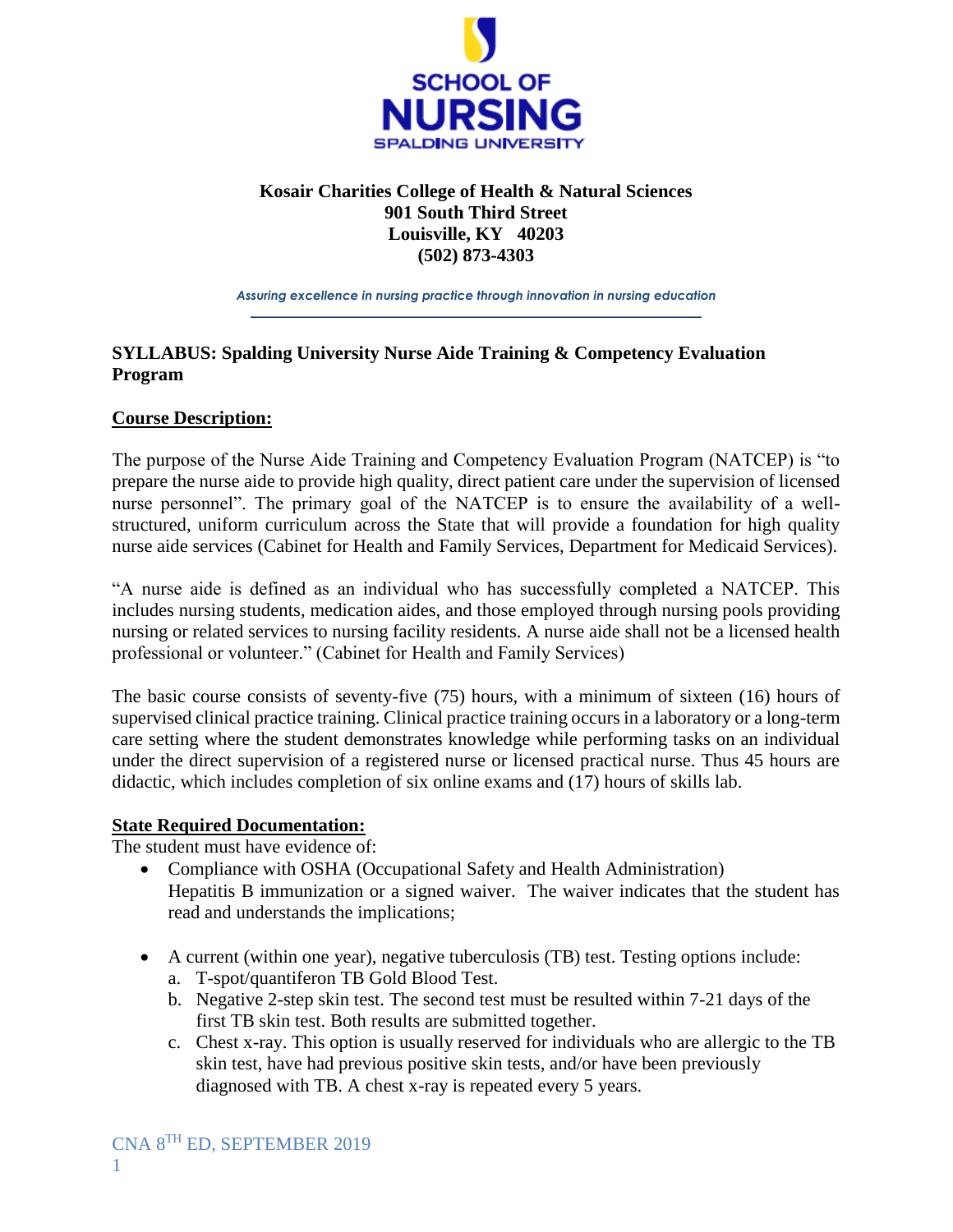• Criminal background, your welcome to use Castle Branch at [www.castlebranch.com](file:///C:/Users/sokeefe/AppData/Local/Microsoft/Windows/INetCache/Content.Outlook/9VYUP406/www.castlebranch.com) Enter **package code PL49outbg** (approx. cost 28.00).

Required document checklist, course documents and State of Kentucky Test manual can be obtained here: <http://blog.spalding.edu/nursing/knat/>

| <b>COURSE DIRECTOR:</b> | Ritchie Bryant, BSN, RN<br>Republic Bank Academic Building<br>981 South Third Street - Office 204<br>Louisville, KY 40203<br>rbryant02@spalding.edu<br>$(502)$ 873-4303 |
|-------------------------|-------------------------------------------------------------------------------------------------------------------------------------------------------------------------|
| <b>CLASS TIMES:</b>     | $On$ -Line                                                                                                                                                              |
| <b>LAR TIMES:</b>       | <b>SEE COURSE OVERVIEW</b>                                                                                                                                              |

**Prior to orientation:** Provide copies of all required documentation to Mr. Bryant by email at [rbryant02@spalding.edu](mailto:rbryant02@spalding.edu) or bring to the main office on the first floor at 901 South Third Street,

Louisville KY 40203.

Professional Liability Insurance will be provided for this class by Spalding University. If you on the Kentucky Abuse Registry or KY Adult Caregiver Misconduct Registry you will not be eligible to take this course. If you have had a felony conviction for theft, illegal drugs, abuse, neglect, exploitation of an adult, or a sexual crime you will not be eligible to take this course. [\(https://nurseaide.kctcs.edu/nurse-aide-resources/media/pdfs/KRS%20216.789.pdf\)](https://nurseaide.kctcs.edu/nurse-aide-resources/media/pdfs/KRS%20216.789.pdf)

#### **Objectives:**

- 1. Demonstrate professional behavior
- 2. Recognize the nurse aide's role in organizational structure of the nursing facility.
- 3. Identify responsibilities of the nurse aide to the resident and health care team.
- 4. Demonstrate basic skills and techniques in performing uncomplicated nursing procedures according to the program standards.
- 5. Organize and administer nursing care to residents based on a plan of care and direction from charge personnel.
- 6. Demonstrate knowledge of resident's needs.
- 7. Demonstrate ability to assist residents in attaining and maintaining functional independence to the extent possible.
- 8. Demonstrate proper care for and use of equipment and supplies necessary for resident care.
- 9. Demonstrate sensitivity to the residents' physical, emotional, social, and mental health needs through skillful, directed interactions.
- 10. Actively participate in the maintenance of a non-threatening independence conducive environment for the nursing facility resident.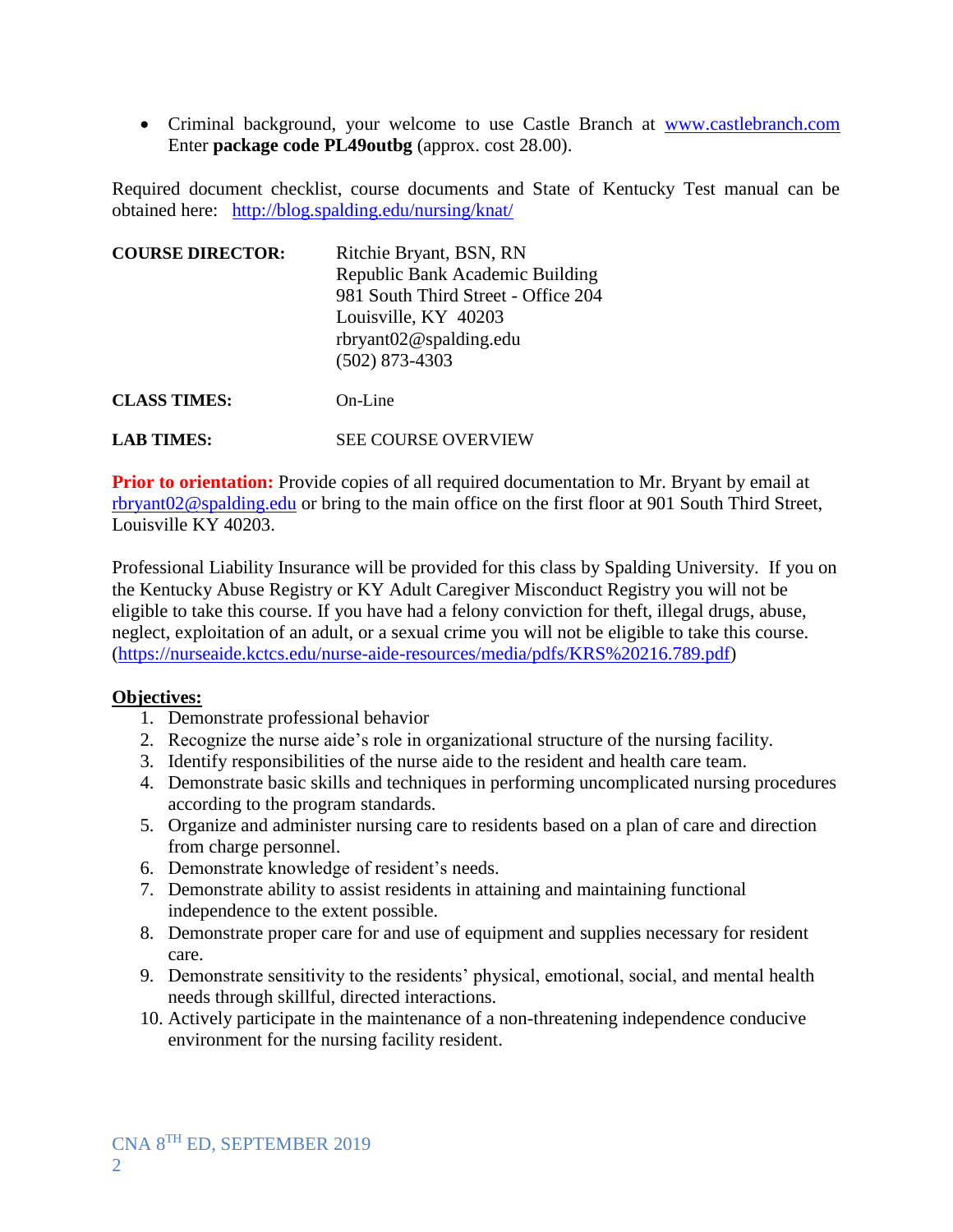#### **Meet the minimum state regulated skill guidelines and contact hours (17 hours):**

- 1. Communication and interpersonal skills
- 2. Infection control
- 3. Safety and emergency procedures including clearing the obstructed airway conscious adult
- 4. Promoting residents' independence
- 5. Respecting residents' rights

#### **The remaining hours of training will include:**

- a) Basic Nursing skills
- b) Personal Care skills
- c) Mental Health skills and Social Service Needs
- d) Care of residents who are cognitively impaired
- e) Providing basic restorative services
- f) Caring for Residents when Death is imminent

**Sixteen of the 75 hours will take place in a Long-term Health Care setting. The clinical experience will be in a healthcare facility. The student will be able to use the skills learned during Lab training and receive supervision from qualified staff.**

#### **Course Content:**

Upon completion of the course the student should be able to demonstrate the following Course Competency/Tasks:

- 1. Practice good personal hygiene
- 2. Maintain good personal health
- 3. Exhibit acceptable behavior
- 4. Work cooperatively with others
- 5. Maintain confidentiality
- 6. Observe the Resident's Rights
- 7. Identify and report abuse or neglect to appropriate person
- 8. Use plan of care to meet resident's needs
- 9. Communicate with resident, family, and staff
- 10. Assist resident in use of intercom/call system/telephone
- 11. Report observations/information to appropriate personnel
- 12. Recognize health problems related to the aging process
- 13. Recognize needs of the resident with cognitive impairment
- 14. Assist with providing diversionary activities for the resident
- 15. Assist with giving postmortem care
- 16. Follow standard precautions & blood borne pathogens standard
- 17. Wash hands aseptically
- 18. Provide for environmental safety
- 19. Adjust bed and side rails
- 20. Assist with application of protective devices
- 21. Report unsafe conditions to appropriate person
- 22. Assist with care of resident with oxygen
- 23. Follow fire and disaster plan

CNA 8 TH ED, SEPTEMBER 2019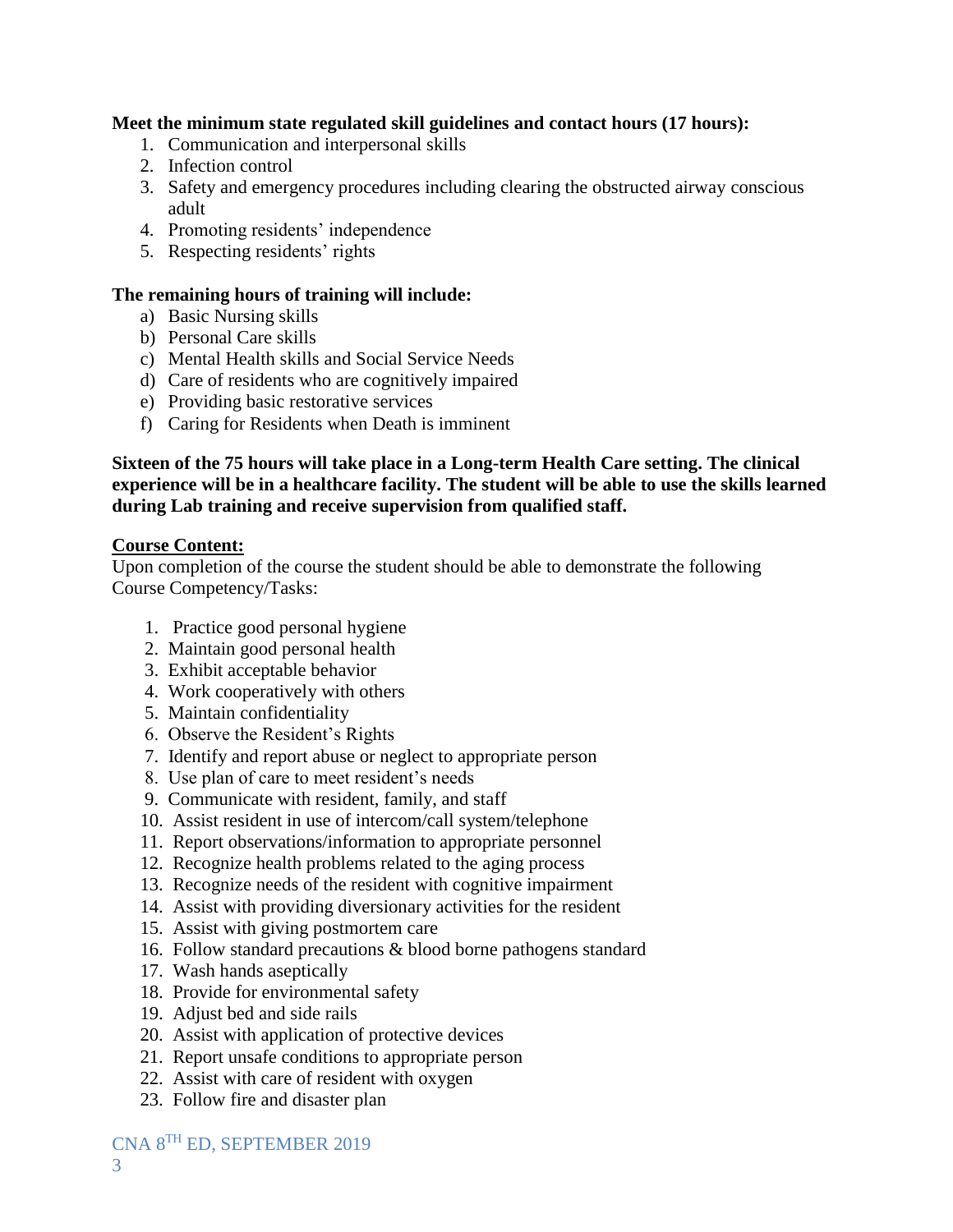- 24. Assist resident who has fallen
- 25. Assist resident who has fainted
- 26. Assist resident who is having a seizure
- 27. Clear the obstructed airway the conscious adult
- 28. Using elevation, direct pressure, and pressure points to control bleeding
- 29. Serve meals and collect trays
- 30. Recognize diet modifications/restrictions
- 31. Check food tray against diet list
- 32. Feed or assist resident in eating
- 33. Administer after meal care
- 34. Record and report intake and output
- 35. Give bed bath
- 36. Assisting with partial bed bath
- 37. Assist resident with tub bath
- 38. Assist resident with shower
- 39. Make unoccupied (closed) bed
- 40. Make occupied bed
- 41. Perform or assist in performing oral hygiene for the conscious/unconscious resident
- 42. Assist with or shave resident
- 43. Give backrub
- 44. Give perineal care
- 45. Shampoo/groom hair
- 46. Give nail care
- 47. Assist resident with dressing and undressing
- 48. Provide urinary catheter care
- 49. Provide care for the urinary incontinent resident
- 50. Provide Care for the bowel incontinent resident
- 51. Assist resident in bladder retraining
- 52. Assist resident in bowel retraining
- 53. Assist resident in using bedpan/urinal
- 54. Assist with enema administration
- 55. Collect routine/clean catch urine specimen
- 56. Collect stool specimen
- 57. Collect sputum specimen
- 58. Use good body mechanics
- 59. Perform or assist with range of motion exercises
- 60. Turn and position the resident in bed
- 61. Transfer resident to and from bed/chair
- 62. Use a mechanical lift to transfer resident
- 63. Apply and use gait belt
- 64. Assist resident with standing/walking
- 65. Assist resident in using cane/walker
- 66. Transport resident by wheelchair
- 67. Move resident between stretcher and bed
- 68. Assist with admission, in-house transfer, and discharge of resident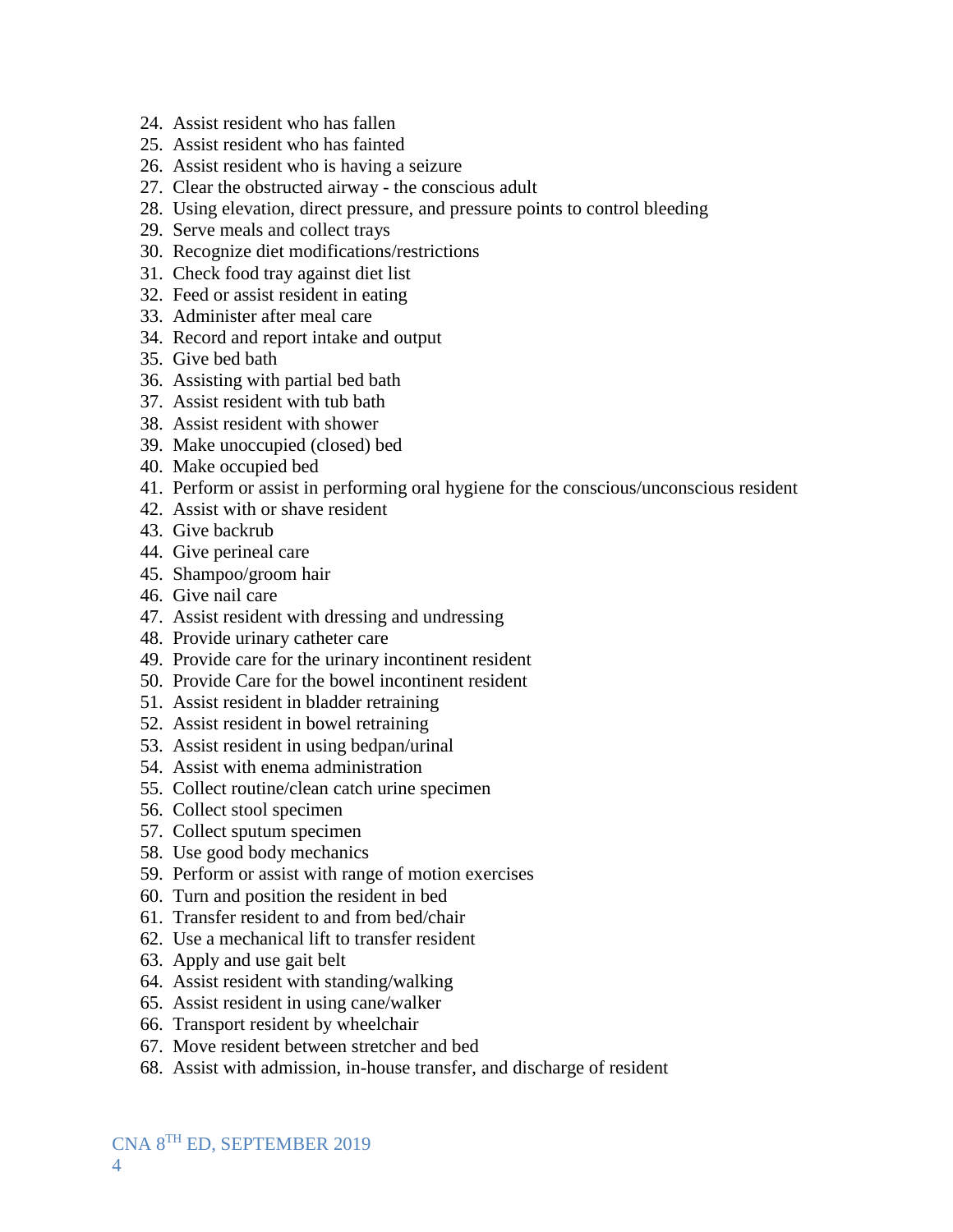- 69. Measure and record resident temperature using by oral, auxiliary, rectal and tympanic routes using non-mercury glass/electronic thermometer
- 70. Measure and record radial pulse
- 71. Measure and record respiration
- 72. Measure and record blood pressure
- 73. Measure and record resident height/weight
- 74. Assist in prevention of pressure/circulatory ulcers
- 75. Apply elastic stockings
- 76. Donning and Doffing Personal Protective Equipment

#### **Evaluation:**

The student must receive at least a 70% average on a minimal of 6 written multiple choice examinations and successfully pass the clinical. ([http://chfs.ky.gov/dms/nat.htm\)](http://chfs.ky.gov/dms/nat.htm)

#### **Grading:**

Total Points: Exam  $1 = 100$  points Exam  $2 = 100$  points Exam  $3 = 100$  points Exam  $4 = 100$  points Exam  $5 = 100$  points Exam  $6 = 100$  points **Total points = 600**

#### **The grading scale is:**

 $A = 540 - 600$  points (90-100)  $B = 480 - 539$  points (80-89)  $C = 420 - 479$  point (70-79)

**A score of Below 70** results in a failing grade for the course and the student cannot take the federally mandated state competency examination.

#### **You can calculate the final grade by determining the total number of raw points earned and dividing that by the number of points possible for the course.**

#### **Clinical Performance:**

The student's clinical performance is evaluated by the clinical instructor. The student will receive feedback of clinical performance from the instructor. It is required that the student pass both the classroom, lab, & clinical portions of the course. *Any absence* or failures in any aspect results in an overall failure of the course. Students are expected to maintain a professional demeanor and any posting of client information through any social network source is a breach of confidentiality of clients will result in immediate expulsion from the course. The student is responsible to assist with all CNA task of the team they are assigned to or seek immediate guidance from the instructor.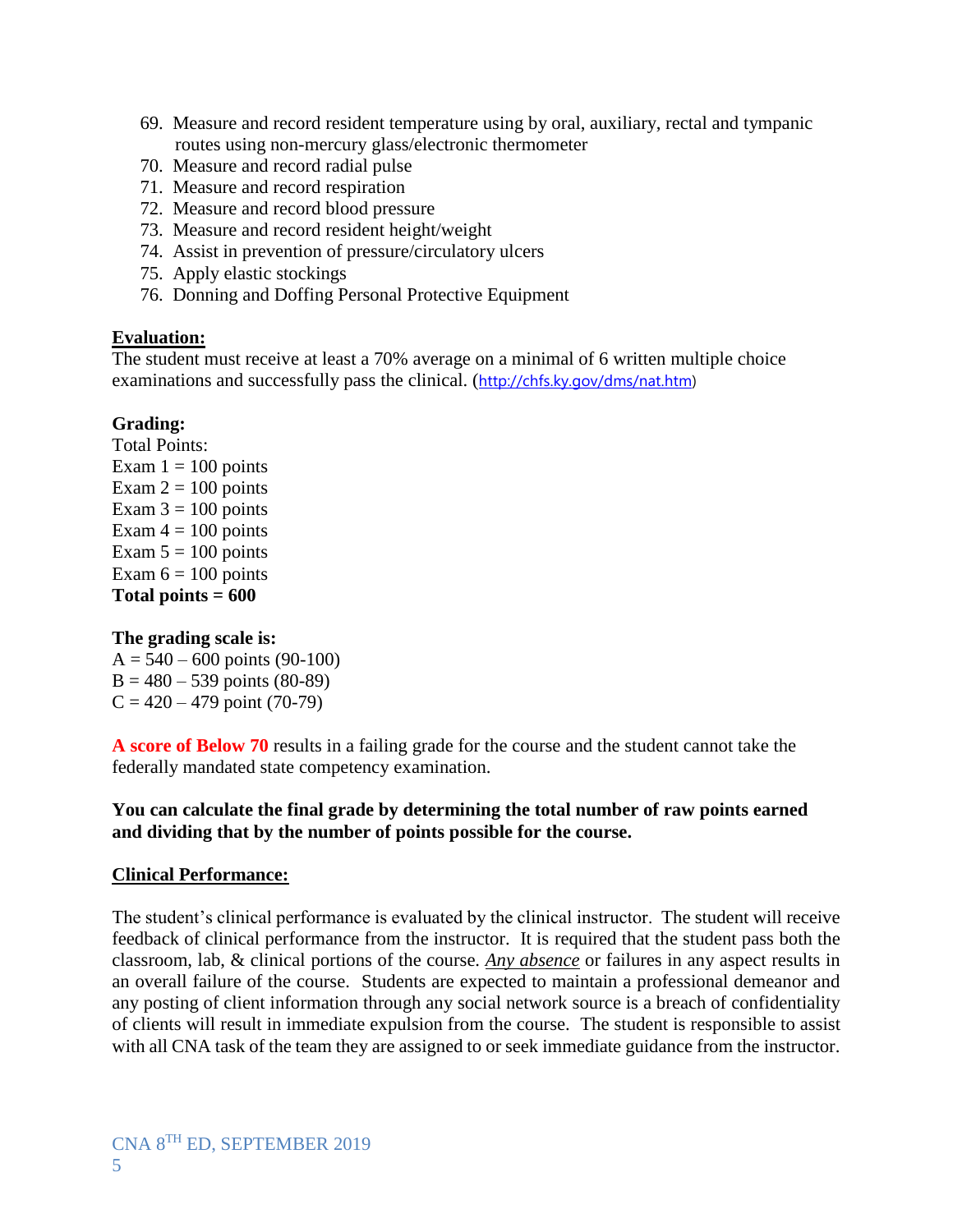#### **Clinical Performance** (cont,)**:**

The student is responsible for transportation to and from skills lab training and the clinical site. The CNA student are to wear white scrubs and black or white tennis shoes. Uniforms must be clean, free of wrinkles and neat. The student must also wear their designated name badge. A **watch** is mandated for practice and testing for measuring vital signs.

• The two skills of "wash hand aseptically" and "measure and record pulse, respiration, and blood pressure" must be successfully passed to during lab/skills days.

# **Enrollment:**

#### **Applicants must:**

- Provide an approved photo ID and a non-laminated Social Security Card as required by the State of Kentucky.
- Be able to lift, push and pull fifty pounds, and be able to stand for a minimum of three hours and must be able to assist with lifting, transferring and turning residents.

#### **Attendance:**

Attendance is mandatory for all 75 hours of training. No absences are permitted. Absences shall be monitored by the instructor. Any absence will result in failure of the course.

#### **STUDENTS MUST:**

- *Arrive to skills labs and clinical sites on time (no makeup dates).*
- *Turn off cell phones during instructional time.*
- *No cell phones allowed in the clinical setting.*
- *Bring necessary materials to class (textbooks, pen, workbook, etc.).*
- *Actively participate in class discussions*
- *Attend all 75 hours of the instruction and the clinical experiences.*

The online component (except for the skills lab and clinical) will account for 45 hours of in-class instruction. Timekeeping is very important. You will keep track of your time by clicking on the "Start Topic" button at the beginning and the "End Topic" button at the end of each content page in the course.

The log in site, user name and password will be sent to you by email after you have registered for the course and provided the state required documents.

#### **Reasonable Accommodations:**

Any student who, because of a disability, may require special arrangements in order to meet course objectives, should contact the instructor as soon as possible to make such accommodations as may be necessary. Students must provide written verification of the need for accommodations to the Director of Student Support Services-Accessibility, Kelly Cogar at [kcogar@spalding.edu](mailto:kcogar@spalding.edu)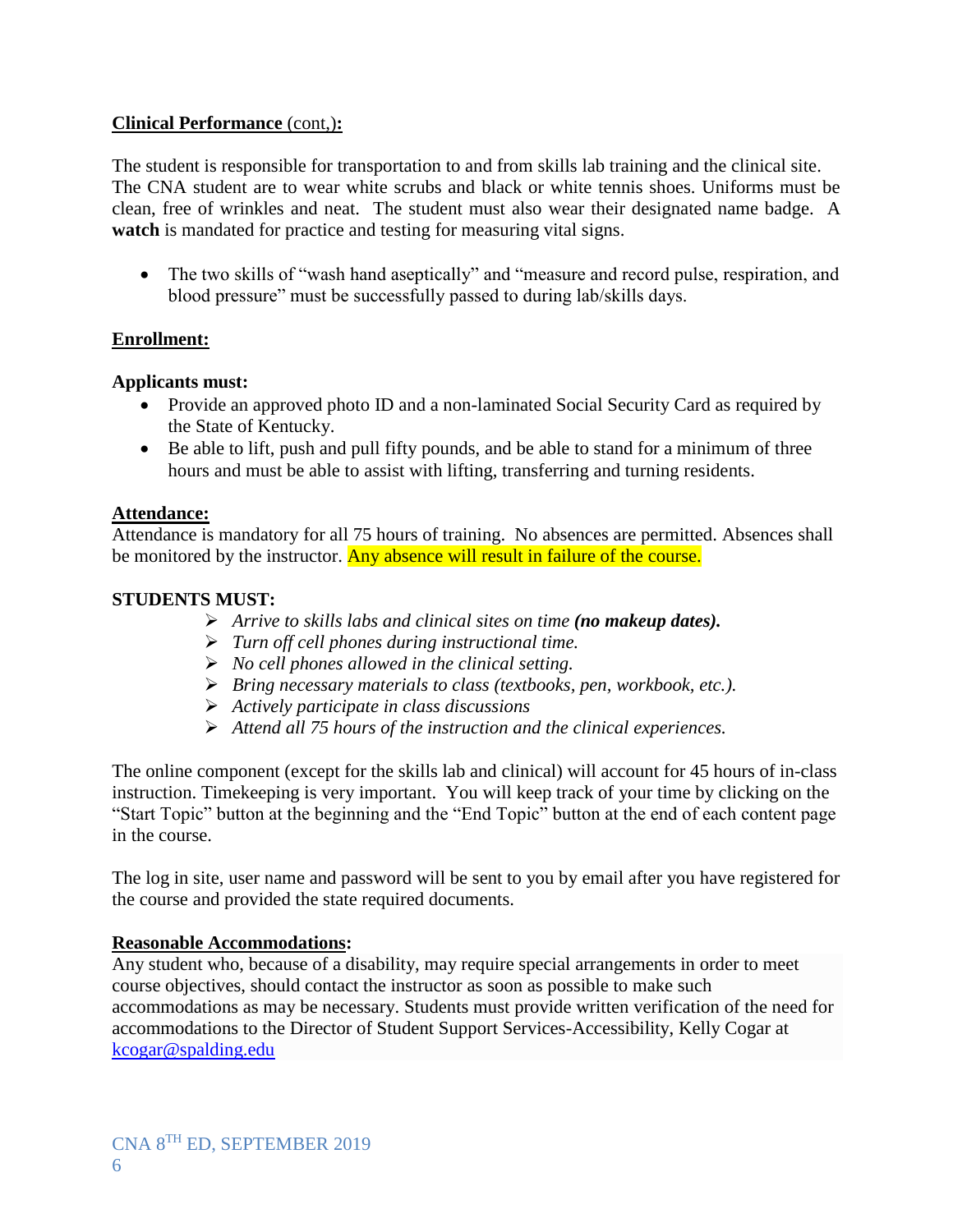#### **Plagiarism and Cheating:**

Any student who is involved in cheating or who aids another individual in cheating will be dismissed from the course.

#### **Lab/Classroom Location:**

Spalding University, Republic Bank Academic Building 981 South Third Street, Louisville KY 40203 Second Floor, see the class schedule for dates and times A temporary Spalding University parking pass and parking map will be provided for lab days.

#### **Orientation**: See course overview

#### **Clinical Sites:**

 1120 Cristland Road 3625 Fern Valley Road Louisville, KY 40214 Louisville, KY 40219 6:30am – 2:30pm 6:30am – 2:30pm

Signature HealthCARE South or Trilogy Franciscan Health Care Campus

*The site may change based on clinical instructor to be determined.*

#### **The following dress code applies to all students:**

- 1. Official identification name badge including first and last names.
- 2. Clean and combed hair either short or pulled back/off shoulders.
- 3. Fingernails, no longer than tips of fingers.
- 4. Artificial nail coverings may not be worn.
- 5. Clear fingernail polish.
- 6. Make-up in moderation.
- 7. Body tattoos must be covered.
- 8. Jewelry one pair of small "post type" earrings may be worn on the lobe of the ear. Watches and wedding bands are permissible. No other body piercings should be visible.
- 9. Personal grooming includes cleanliness and neatness. Perfume should not be worn because it can be offensive to clients.
- 10. No jackets are to be worn over scrub uniform.

#### **Content Outline:**

Additional content, videos and practice quizzes are available online at evolve.elsevier.com/courses. Use the course code included in your book package.

# **Content Domains:**

| UNIT I                                          | <b>Chapter</b> |                   |
|-------------------------------------------------|----------------|-------------------|
| The Nursing Assistant Working in Long-Term Care |                | $p\mathfrak{g}.1$ |
| Residents Rights, Ethics, and Laws              |                | pg.18             |
| Work Ethics                                     |                | pg. 32            |
| Communicating with the Health Team              |                | pg. 40            |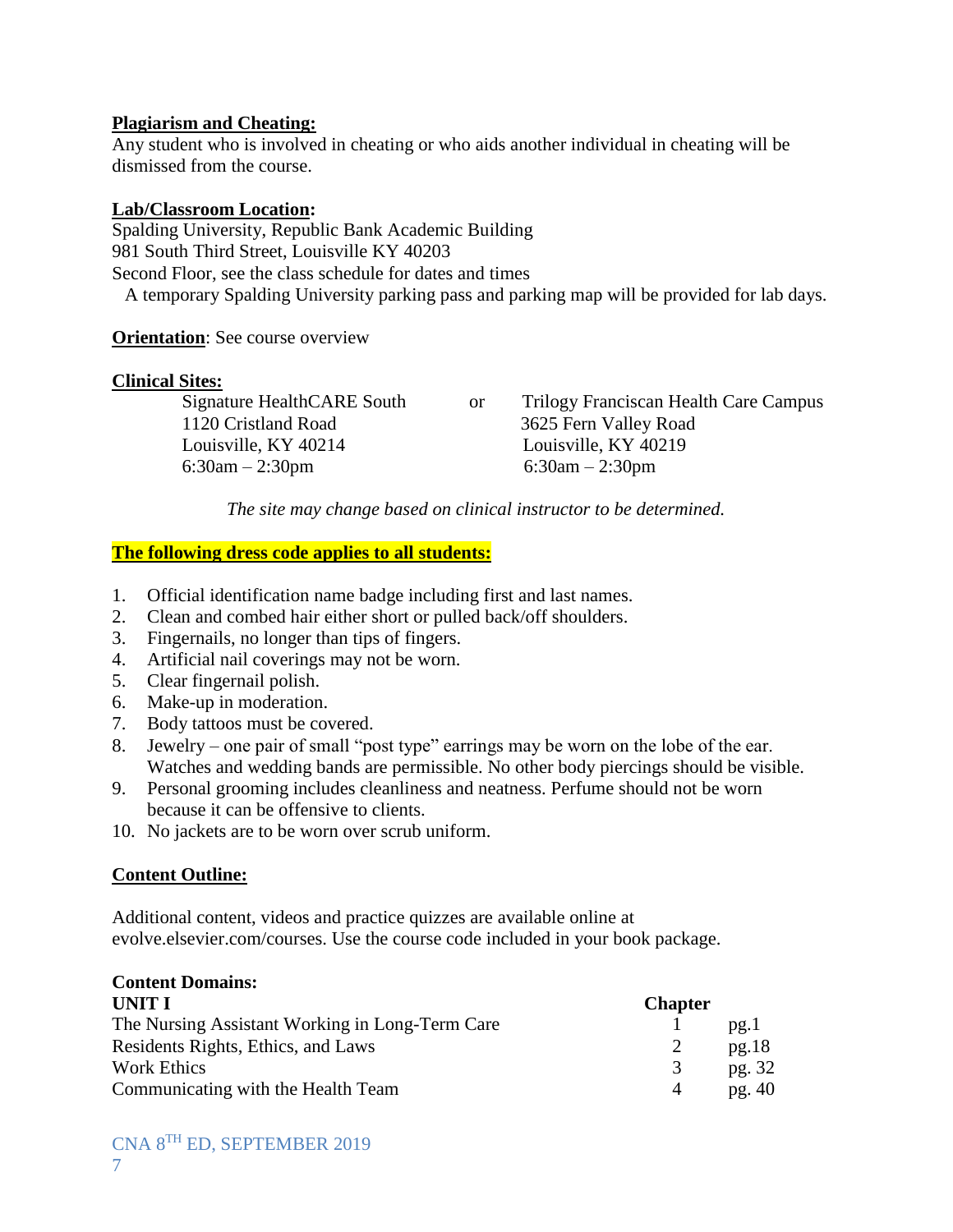| Assisting with the Nursing Process<br><b>Video:</b> Basic Principle<br><b>Complete Unit I Exam online</b> |   | pg. 55 |
|-----------------------------------------------------------------------------------------------------------|---|--------|
| UNIT II                                                                                                   |   |        |
| Understanding the Resident                                                                                | 6 | pg. 64 |
| Culture and Religion                                                                                      |   | pg. 75 |
| <b>Body Structure and Function</b>                                                                        | 8 | pg. 81 |

#### The Older Person 9 pg. 96 Sexuality 10 pg. 109 *Complete Unit II Exam online*

# **UNIT III** Chapter Safety 11 pg. 113 Preventing Falls 12 pg. 136 Restraint Alternative and Safe Restraint Use 13 pg. 145 Preventing Infection 14 pg. 159 Body Mechanics and Safe Resident Handling, Positioning, and Transfers 15 pg. 182 **Video**: Body Mechanics and Exercise **Video:** Infection Control and Safety **Video:** Basic Principle – Medical Asepsis **Video:** Safety and Restraints *Complete Unit III Exam online*

#### **UNIT IV**

| The Resident's Unit                                                              | 16            | pg. 214 |
|----------------------------------------------------------------------------------|---------------|---------|
| <b>Bed Making</b>                                                                | 17            | pg. 226 |
| Hygiene                                                                          | 18            | pg. 238 |
| Grooming                                                                         | 19            | pg. 263 |
| <b>Nutrition and Fluids</b>                                                      | 20            | pg. 282 |
| Nutritional Support and IV Therapy                                               | 21            | pg. 305 |
| Urinary Elimination                                                              | 22            | pg. 316 |
| <b>Bowel Elimination</b>                                                         | 23            | pg. 338 |
| <b>Exercise and Activity</b>                                                     | 24            | pg. 351 |
| Comfort, Rest, and Sleep                                                         | 25            | pg. 367 |
| Oxygen Needs and Respiratory Therapies                                           | 26            | pg. 378 |
| <b>Video:</b> Elimination Assistance                                             |               |         |
| <b>Video:</b> Nutrition and Fluids                                               |               |         |
| <b>Video:</b> Personal Hygiene and Grooming                                      |               |         |
| <b>Video:</b> Bathing and Bed Making                                             |               |         |
| Video: Bathing and Bed Making (continued)                                        |               |         |
| <b>Complete Unit IV Exam online</b>                                              |               |         |
| <b>UNIT V</b>                                                                    |               |         |
| $M_{\rm{2}}$ $\sim$ $\sim$ $M_{\rm{2}}$ $\sim$ $M_{\rm{2}}$ $\sim$ $\sim$ $\sim$ | $\mathcal{L}$ | 207     |

| <b>Measuring Vital Signs</b>            | pg. 397 |
|-----------------------------------------|---------|
| Assisting with the Physical Examination | pg. 413 |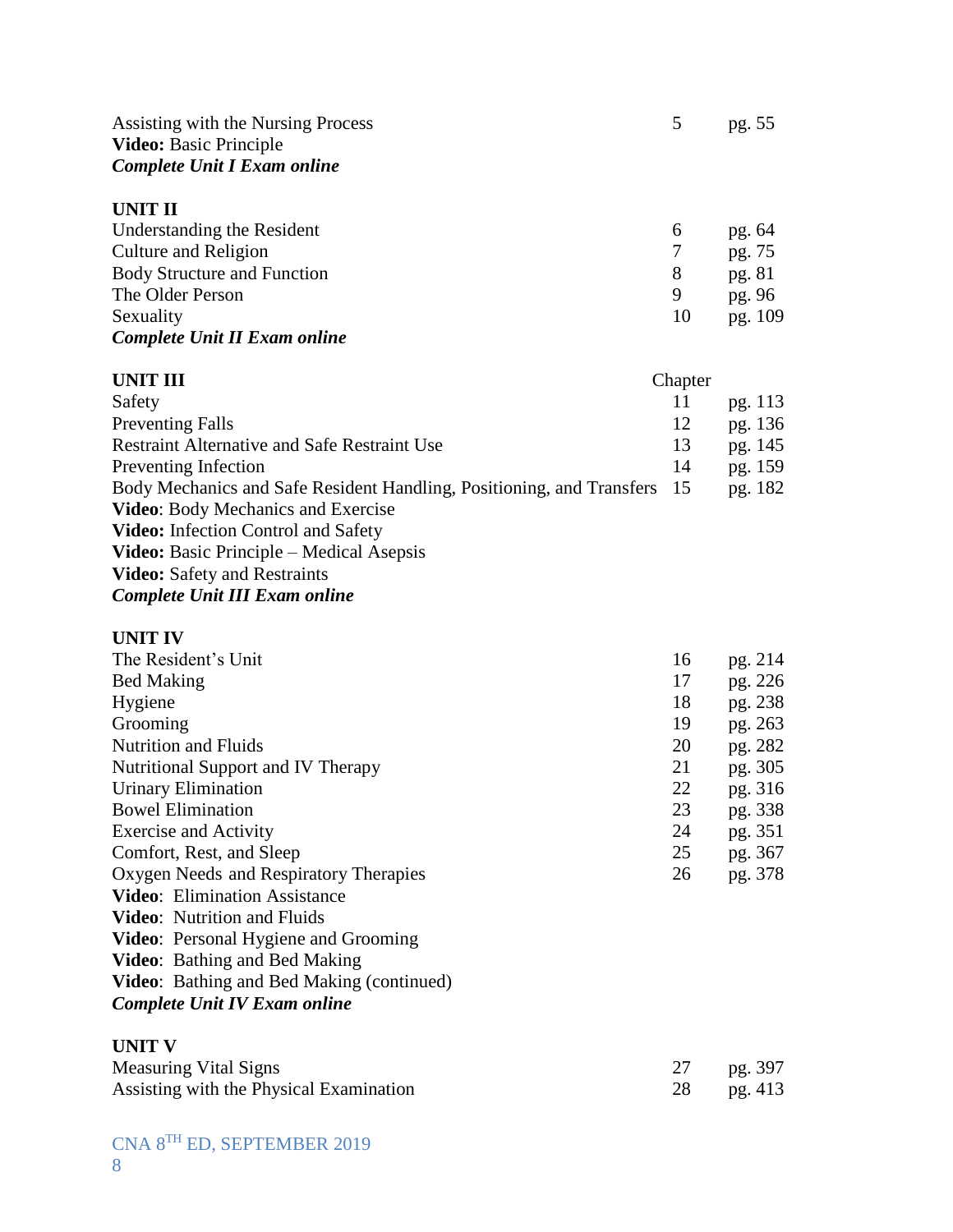Collecting and Testing Specimens 29 pg. 422 **Video**: Measuring Vital Signs **Video**: Specimen Collection **Video:** Measuring Height and Weight *Complete Unit V Exam online*

#### **UNIT VI**

| Admissions, Transfers and Discharges          | 30 | pg. 438 |
|-----------------------------------------------|----|---------|
| <b>Wound Care</b>                             | 31 | pg. 446 |
| Pressure Injuries                             | 32 | pg. 470 |
| Hearing, Speech, and Vision Problems          | 33 | pg. 480 |
| Cancer, Immune System, and Skin Disorders     | 34 | pg. 497 |
| Nervous System and Musculo-Skeletal Disorders | 35 | pg. 505 |
| Cardiovascular and Respiratory Disorders      | 36 | pg. 520 |
| Digestive and Endocrine Disorders             | 37 | pg. 528 |
| Urinary and Reproductive Disorders            | 38 | pg. 535 |
| <b>Mental Health Disorders</b>                | 39 | pg. 543 |
| <b>Confusion and Dementia</b>                 | 40 | pg. 555 |
| <b>Development Disabilities</b>               | 41 | pg. 564 |
| <b>Rehabilitation and Restorative Care</b>    | 42 | pg. 579 |
| <b>Assisted Living</b>                        | 43 | pg. 586 |
| <b>Basic Emergency Care</b>                   | 44 | pg. 594 |
| End-of-Life Care                              | 45 | pg. 609 |
| Getting a job                                 | 46 | pg. 620 |
| Video: Pressure Ulcers, Skin and Wound Care   |    |         |
| <b>Video:</b> Heat and Cold Application       |    |         |
|                                               |    |         |

*Complete Unit VI Exam online*

#### **Textbook provided at orientation:**

Kostelnick, Clare, (2018). *Mosby's Textbook for Long-Term Care Nursing Assistants* (8<sup>th</sup> ed.). St. Louis, MO: Mosby-Elsevier, Inc.

# **Skill's Manuel provided in lab:**

Kentucky Medicaid Nurse Aide Testing Procedures Manual and Study Guide. This resource is revised by the state as needed. You can access the most recent version at <https://nurseaide.kctcs.edu/nurse-aide-resources/student-resources.aspx>

# **This course provides No Refunds**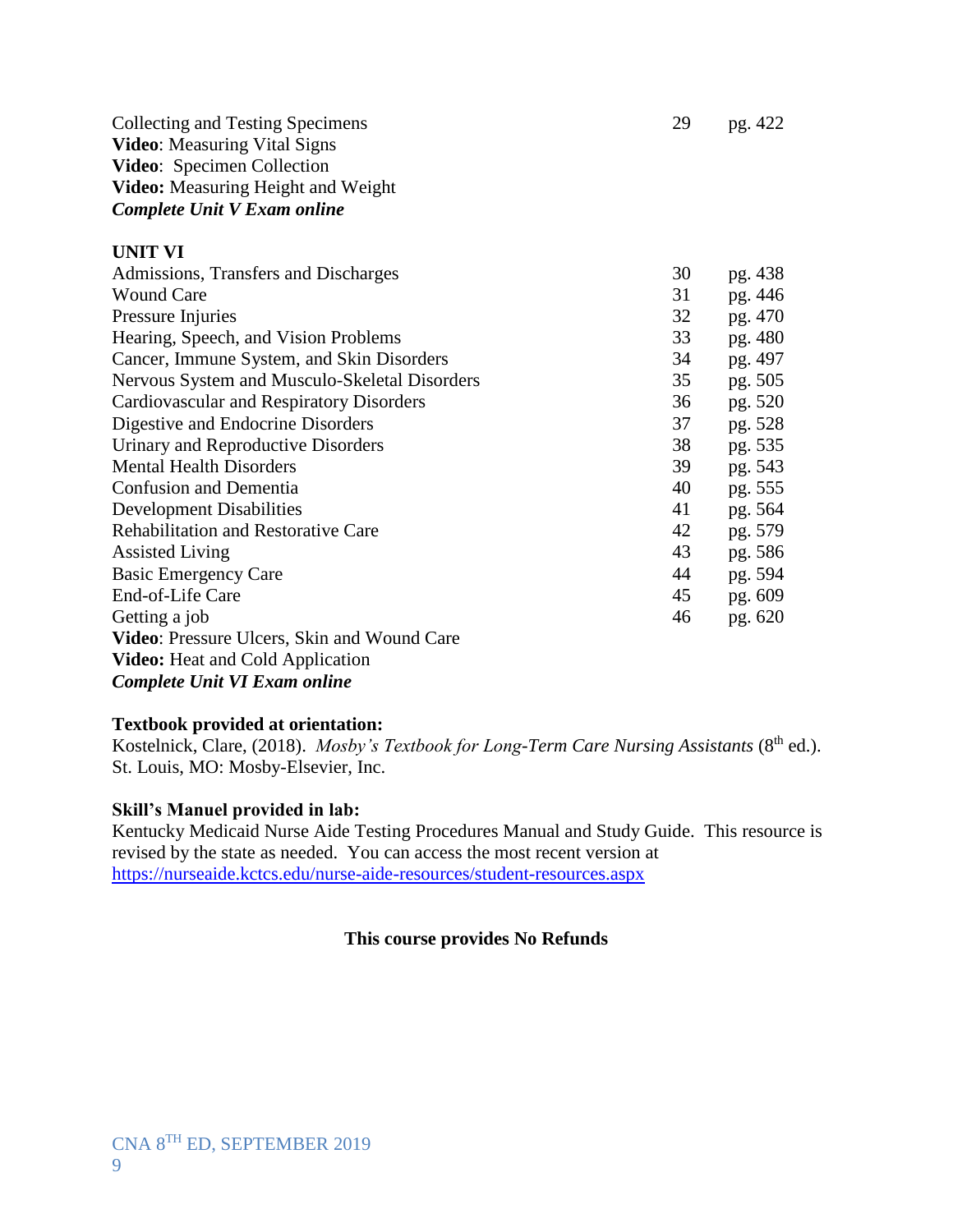# **KY Medicaid Nurse Aid Testing:**

# **NURSE AIDE STATE REGISTRY:**

After you successfully complete the NATCEP, you may take the state competency exam and skills performance evaluation. **The current** *Kentucky Medicaid Nurse Aide Testing Procedures Manual and Study Guide* website is listed above. The testing locations can be found on pages 3- 4.

Email Ritchie Bryant at [rbryant02@spalding.edu](mailto:rbryant02@spalding.edu) with your name and the location at which you will be testing. Each location requires a testing roster be sent directly from the training institution and you cannot test without it.

# **KY Medicaid Nurse Aid Testing (cont.):**

# **REQUIRED DOCUMENTATION:**

You must bring your social security card in good condition with no lamination or tape. You must also bring a current photo ID (driver's license or military ID are examples). Federal regulations require the registry to have the nurse aide's accurate name. This means there must be a complete match of **first name, middle initial and last name.** This means the first name and the last names must match letter for letter and the middle initials must be the same. If one ID has a middle name and the other has the initial for the name on it, this will be acceptable. If you arrive for the exam and do not have the required documentation, you will not be allowed to complete the evaluation.

# *No birth certificates or paperwork (LETTER) from the Social Security Office will be accepted.*

Photocopies of identification documents cannot be substituted for originals.

- LAMINATED SOCIAL SECURITY CARDS ARE VOID ACCORDING TO SOCIAL SECURITY REGULATIONS AND CANNOT BE ACCEPTED.
- If a Social Security Card has "Not Valid for Employment without immigration and Customs enforcement Authorization" the individual must present their Employment Authorization Document (EAD) issued by the US Department of Homeland Security. If the (EAD) bears the individuals photograph, it may not be used for the required photo ID.
- Individuals failing to present required documents will be considered "NO SHOW". If you are classified as a "NO SHOW", you will be required to re-register and re-pay for your assessment(s). You will forfeit all exam fees paid.
- Refer to the Procedure Manual and Study Guide for complete requirements and examples of accepted documentation.